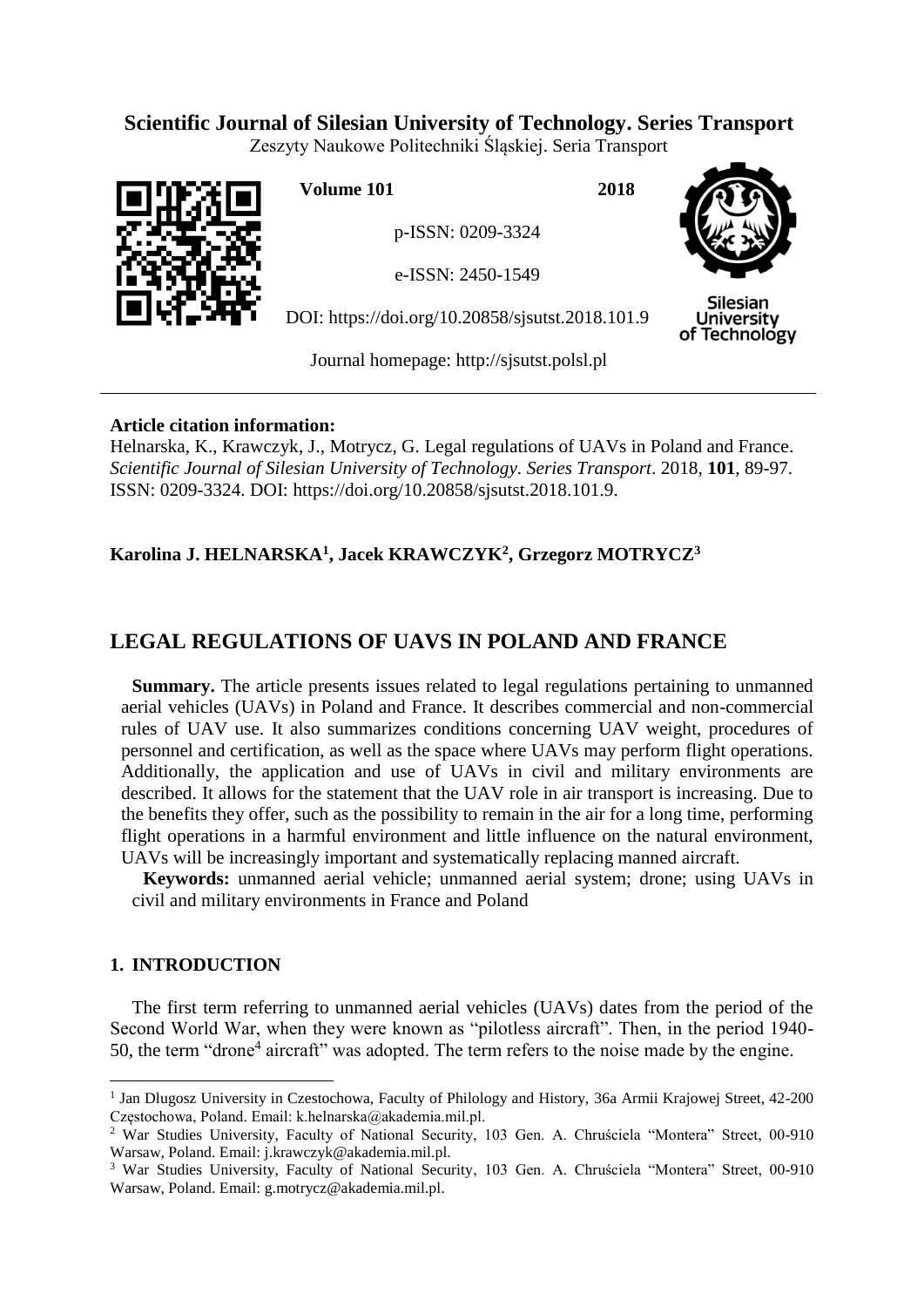In the 1960s, the expressions "remotely piloted vehicles" and "remotely piloted aircraft", were used, which referred to the steering of the aircraft from the ground.

According to the literature on the subject, the current terminology uses the expression "unmanned aerial vehicle"<sup>5</sup> or "unmanned aerial system" and refers to an unmanned, propelled aircraft for single or multiple use, with remote or automatic steering, or combining both methods, for the purpose of carrying useful equipment or cargo and perform operational actions.

On the basis of the Chicago Convention on International Civil Aviation<sup>6</sup>, signed in Chicago on 7 December 1944 (Journal of the Laws of 26 June 1959), aircraft capable of flying without a pilot may fly above the territory of a contracting state only upon special authorization issued by the said state and in accordance with the conditions thereof. Every contracting state seeks to ensure the air traffic control of pilotless aircraft in areas open to civil aircraft in such a way as to avoid hazards for civil aircraft (Article 8). The above statement allows for the possibility of UAVs to fly in areas outside the segregated airspace of International Civil Aviation Organization (ICAO) member states<sup>7</sup>.

Annex 2 to the Convention<sup>8</sup>, Appendix 4 - Remotely Piloted Aircraft Systems, points to the fact that it is not permitted to perform flights over the territory of another state without special authorization issued by this state, nor is it permitted to fly over high seas without prior agreements with the appropriate ATS authority. Such a flight might be made upon receipt of appropriate permission to perform this flight before take-off. Flights may be performed pursuant to the conditions determined by the state of registry, the state of the operator if it is different and the state(s) in which the flight is to be performed. The flight must be made on the basis of the flight plan, while the UAV must be compliant with the requirements concerning airworthiness and equipment determined for the airspace in which the flight is to operate.

The EU does not regulate the civil use of remotely piloted aircraft (RPA) with a weight of 150 kg or less. Aircraft with such a weight undergo national regulations adopted by EU member states. UAVs weighing over 150 kg are subject to restrictions of the European Aviation Safety Agency (EASA). Since 2014, the European Commission has been involved in the promotion of the integration of RPA in European airspace. In accordance with the technical opinion issued by EASA, adopted in 2015, the Commission has taken a risk-based regulatory approach with reference to the permission for UAV flight operations. Its purpose is to integrate all unmanned aircraft, irrespective of their size, within the EU aviation safety framework. The main objective is to ensure that the designing, manufacturing, maintenance and exploitation of unmanned aerial systems complies with the basic requirements concerning manned aircraft.

The European Parliament and other EU bodies strictly regulate personal data processing and the right to protect one's privacy. Drone operators will be subject to stricter norms and requirements contained in Regulation (EU) 2016/679 of the European Parliament and of the

 $\overline{a}$ 

<sup>4</sup> Dynamic Remotely Operated Navigation Equipment. Abbreviation used and explained by: R. Klir. 2015. "Unmanned Aerial Vehicles vs. Safety". In M. Majerník, N. Daneshjo, M. Bosák (eds.) *Production Management and Engineering Sciences*: 413.

<sup>5</sup> BSP/UAV - AAP-6. NATO Standardization Agency. 2011. *Dictionary of Terms and Definitions of NATO*: 386. Brussels: NATO Standardization Agency.

<sup>6</sup> Convention on International Civil Aviation (also known as the Chicago Convention), signed in Chicago on 7 December 1944. Available at: https://www.icao.int/publications/pages/doc7300.aspx (accessed 10 June 2018). 7 International Civil Aviation Organization.

<sup>8</sup> Annex 2 to the Convention on International Civil Aviation. Air Traffic Regulations.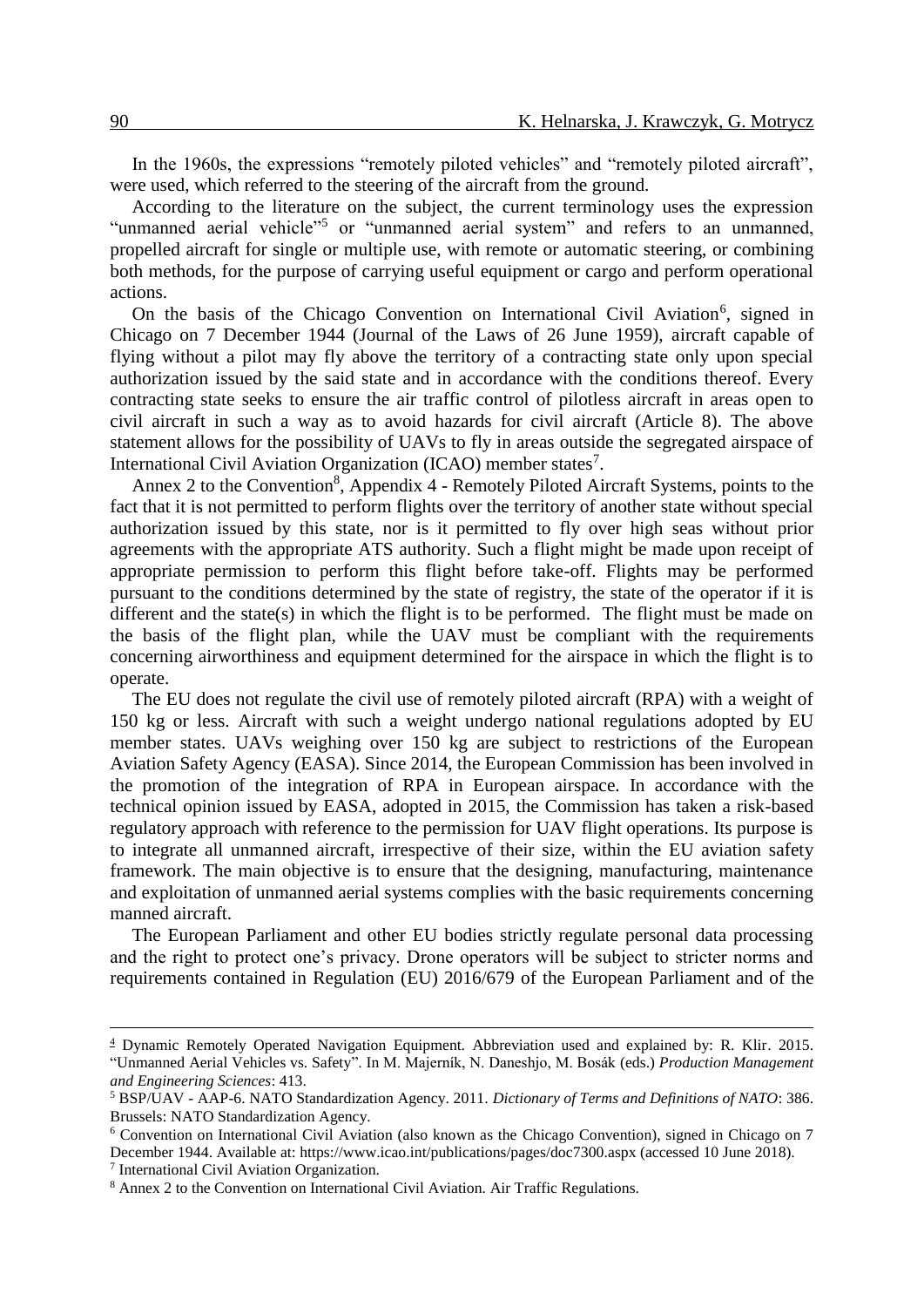$\overline{a}$ 

Council of 27 April 2016 on the protection of natural persons with regard to the processing of personal data and on the free movement of such data (General Data Protection Regulation)<sup>9</sup>.

#### **2. UNMANNED AERIAL VEHICLES IN POLAND AND IN FRANCE**

In France, flight operations of a UAV weighing no more than 25 kg, used for experimental or resting purposes, do not require special permission, if this activity is compliant with particular requirements concerning the flight $10$ .

UAVs with a mass below 150 kg, making flight operations for commercial purposes, are subject to valid regulations. UAVs with a weight of 150 kg or higher are subject to regulations at the EU level. The conditions for such a flight and its performance are authorized on a case-by-case basis.

Currently, Polish regulations do not involve UAVs weighing less than 25 kg for registration purposes. If the weight exceeds 25 kg, flight authorization is required and there may be operational restrictions.

In general, UAVs weighing 20 kg or less are exempt from the requirements connected with authorization concerning airworthiness and the operator's certification, whereas UAVs weighing 20-150 kg are subject to coordination with the Air Navigation Service. Hence, operators of these aircraft are obliged, i.e., to obtain an airworthiness certificate and operator certification $11$ .

In France, the application for authorization to perform flights for experimental and testing purposes must contain a description of the proposed conditions of experimental flights and measures taken to ensure safety for third parties, both on the ground and in the air. Authorization for flight operations made by UAVs for commercial purposes requires certification for UAV projects with information showing that appropriate analysis and tests have been conducted in order to ensure safe airspace use. UAV performance also requires an operator's declaration with a description of an activity, i.e., a flight<sup>12</sup>.

In France, operators of UAVs for commercial purposes are usually obliged to have a certificate of theoretical competence for flying a manned aircraft. These certificates are also required to qualify for a practical training course. UAVs flying a horizontal distance not greater than 1 km from the operator are subject to additional requirements, which involve having a manned aircraft pilot's licence and meet defined time criteria concerning practical pilot experience. Pilots of drones other than tethered aerostats weighing more than 25 kg must

<sup>9</sup> Regulation (EU) 2016/679 of the European Parliament and of the Council of 27 April 2016 on the protection of natural persons with regard to the processing of personal data and on the free movement of such data, and repealing Directive 95/46/EC (https://eur-lex.europa.eu/legal content/EN/TXT/?uri=celex:32016R0679).

**<sup>10</sup>** Direction de la sécurité de l'aviation civile [Directorate for Civil Aviation Security]. Aéromodélisme: modèles réduits et drones de loisir: guide 8. [Model Aircraft Flying: Small-scale Models and Hobby Drones: Guide 8.] 22 December 2015. Available at: http://www.developpement-durable.gouv.fr[/;](http://www.developpement-durable.gouv.fr/IMG/pdf/Guide_Aeromodlisme_v1-0.pdf) archived at: https://perma.cc/C2T6- BQ5D.

**<sup>11</sup>** Regulation of the Minister of Infrastructure and Construction of 8 August 2016 amending the regulation on the exclusion of certain provisions of the Act - Aviation Law for certain types of aircraft and defining conditions and requirements for the use of these ships (*Journal of Laws*, 2016, Item 1317), Regulation of Drones, The Law Library of Congress, Global Legal Research Centre, April 2016.

**<sup>12</sup>** Arrêté du 17 décembre 2015 relatif à l'utilisation de l'espace aérien par les aéronefs qui circulent sans personne à bord [Order of 17 December 2015, Regarding the Use of Airspace by Unmanned Aircraft] (Airspace Order), Available at:

https://www.legifrance.gouv.fr/affichTexte.do?cidTexte=JORFTEXT000031679868&dateTexte=20160330; Archived at: https://perma.cc/ZFA4-5L63.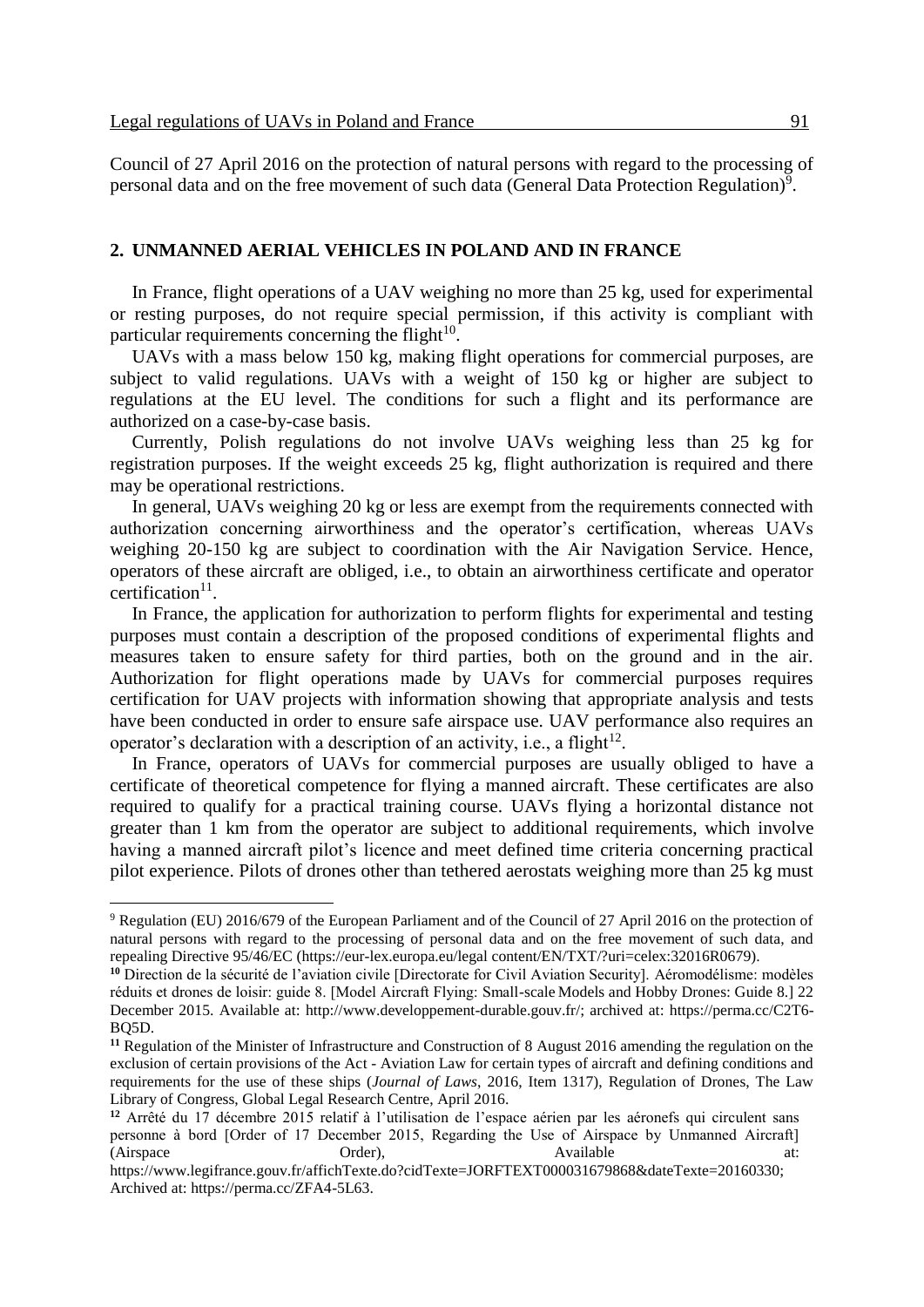perform a demonstration flight before an agent of the ministry in charge of civil aviation before they are authorized to perform a flight  $13$ .

Polish law distinguishes commercial and non-commercial applications of UAV flights. Pilots/operators of commercial UAV flights, including providers of services related to photography and video filming, must have a certificate issued by the Civil Aviation Authority (CAA), given to individuals who have passed a medical examination and theoretical and practical tests, and possess civil liability insurance. The certificate may allow for performing operations in visual line of sight (VLOS) or beyond visual line of sight (BVLOS) conditions.

In order to obtain an operational VLOS certificate, an applicant is required to sign a declaration of knowledge about the relevant regulations and theoretical foundations concerning airspace, emergencies, rules of performing flights, etc., and to pass theoretical and practical examinations conducted by a CAA examiner. The BVLOS operations certificate entitles a pilot to perform flights beyond the line of sight, with the applicant required to undergo training, as well as pass theoretical and practical tests. The certificate may be restricted to certain mass ranges (below 2 kg and from 2 kg to less than 150 kg) and UAV classes (airplane, helicopter, airship or multirotor)<sup>14</sup>. By October 2015, over 1,500 certificates had been issued.

In Poland and France, registration is not required in the case of a UAV that weighs below 25 kg. If the weight exceeds 25 kg, authorization to perform a flight operation is required, and operational restrictions may apply (e.g., only VLOS and/or within a minimum distance from peopled areas, people and property). Additionally, telecommunications law requires a licence if a UAV uses certain frequencies for communications purposes; however, the majority of UAVs use a frequency that does not require a licence.

In Poland and France, the VLOS mode must allow the pilot to retain separation and avoid collision with any other aircraft. Flights must be performed outside the controlled zones. The operator is obliged to ensure that UAV flight operations do not pose risks to other airspace users, property or third parties.

Usually, a UAV cannot perform flight operations above people and public gatherings in several analysed countries, including France and Poland. In many countries, including France and Poland, there are restrictions concerning flights above sensitive locations, such as military installations, air traffic zones, prisons and nuclear power plants. Without prior authorization, flights are also forbidden above certain historical monuments and national parks or natural reserves in France.

In Poland, a certificate of competence for UAV flight operators may allow for acting in VLOS or BVLOS conditions. If the weight exceeds 25 kg, authorization for a flight is required, and there might be operational restrictions (e.g., only VLOS and/or within a minimum distance from peopled areas, people and property)<sup>15</sup>.

In France, a certification of design is a prerequisite for UAV operation. Moreover, in France, there are numerous safety requirements, which apply to particular types of UAV. Requirements related to the certificate for flights outside a densely populated area, where no third party is present in the area of operation, and within a horizontal distance no greater than 1 km from the pilot, impose on a UAV the obligation to have an automatic system preventing

 $\overline{a}$ 

<sup>13</sup> Idem: N. Boring. 2016. "France". In *Regulation of Drones*. The Law Library of Congress, Global Legal Research Centre.

<sup>&</sup>lt;sup>14</sup> Regulation of the Minister of Transport, Construction and Maritime Economy of 3 June2013 regarding qualification certificates (*Journal of Laws*, 2013, No. 664).

Regulation of the Minister of Transport, Construction and Maritime Economy of 26 March 2013 on the exclusion of certain provisions of the Aviation Act to certain types of aircraft (*Journal of Laws*, 2013, Item 440).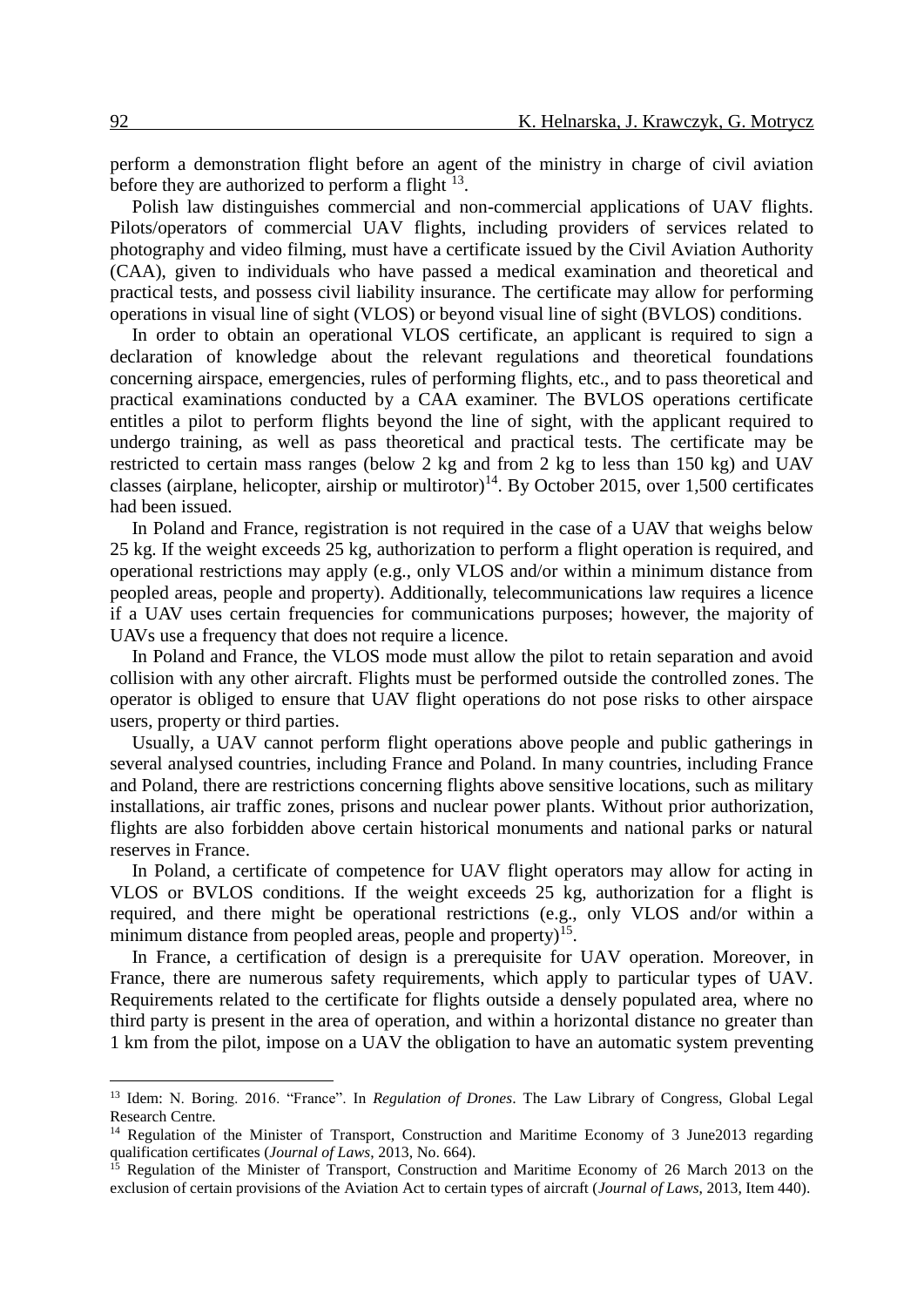it from going beyond the horizontal distance limits of the flight, or an alarm system to warn the pilot when it flies beyond those  $limits^{16}$ .

In the case of a UAV weighing 2 kg or more, in a populated area in France, yet without flying over any third party, staying within the pilot's line of sight and within a horizontal distance no greater than 100 m from the pilot, it is obligatory for the UAV to be equipped with a system of protection for third parties. This system is to be activated automatically if a UAV lands automatically after the loss of contact with the pilot. A UAV weighing 4 kg or more will have to have additional equipment ensuring that the pilot has current information about its speed. This equipment must be independent from the UAV's main control link. Additionally, there must be an audible alarm to warn of the UAV's fall.<sup>17</sup>

#### **3. UAV APPLICATIONS**

Due to the increased use of UAVs in civilian areas, many countries are facing challenges related to developing new legal regulations. Such challenges involve the need to carry out UAV flights without compromising public and national safety, and the necessity to protect areas of national, historical or natural importance. Aviation authorities, both in Poland and in France, are striving to solve problems related to property and property rights of real estate owners or other persons affected by UAV activity.

Performing flights with the use of UAVs is increasing systematically as they are used both in civil and in military environments. It should be assumed that, in the future, UAVs will compete with manned aviation. The advantage of UAV flights in comparison with manned aircraft is that they are cheaper, safer and stay in the air for longer time, while their negative impact on the natural environment is reduced to minimum. Additionally, flights with the use of UAVs may be performed in areas of military activity, dangerous zones and areas difficult to access, as well as in harmful atmospheric conditions (e.g., volcanic dust emissions, high temperatures). Moreover, a UAV may perform a flight operation for a considerably longer time than a manned aircraft. Taking into account the character and the objective of a UAV flight, it is important to adjust a UAV to the task being performed (range, flight level, velocity and time of completion of a flight operation).

Thanks to their versatility, the intensity of UAV flights is on the increase, in both civil and military environments. They are becoming competitive with manned aviation, for operational, financial and safety reasons, as well as with respect to protection of the environment.

In the civil environment, UAVs are used, among others, to patrol forests, in agritourism, to monitor the natural environment, the observation of dangerous phenomena on the ground and urban traffic density, and to patrol pipelines and natural disasters. Additionally, the use of UAVs in mail delivery services is being observed in areas that are difficult to access or remote, where getting there with the use of manned transport is hampered and timeconsuming. UAVs are also used in scientific research, such as monitoring subpolar regions, including measurements of the ozone layers, reservoirs with melting water and testing the thickness of ice and air pollution.

Additionally, due to the height of a flight where aviation operations are performed, and the possibility of long-haul flights, the installation of solar panels on the wings and fuselage of UAVs, using light construction parts and external surfaces, they can serve as

 $\overline{a}$ 

<sup>16</sup> N. Boring. 2016. "France". In *Regulation of Drones*. The Law Library of Congress. Global Legal Research Centre.

 $17$  Idem.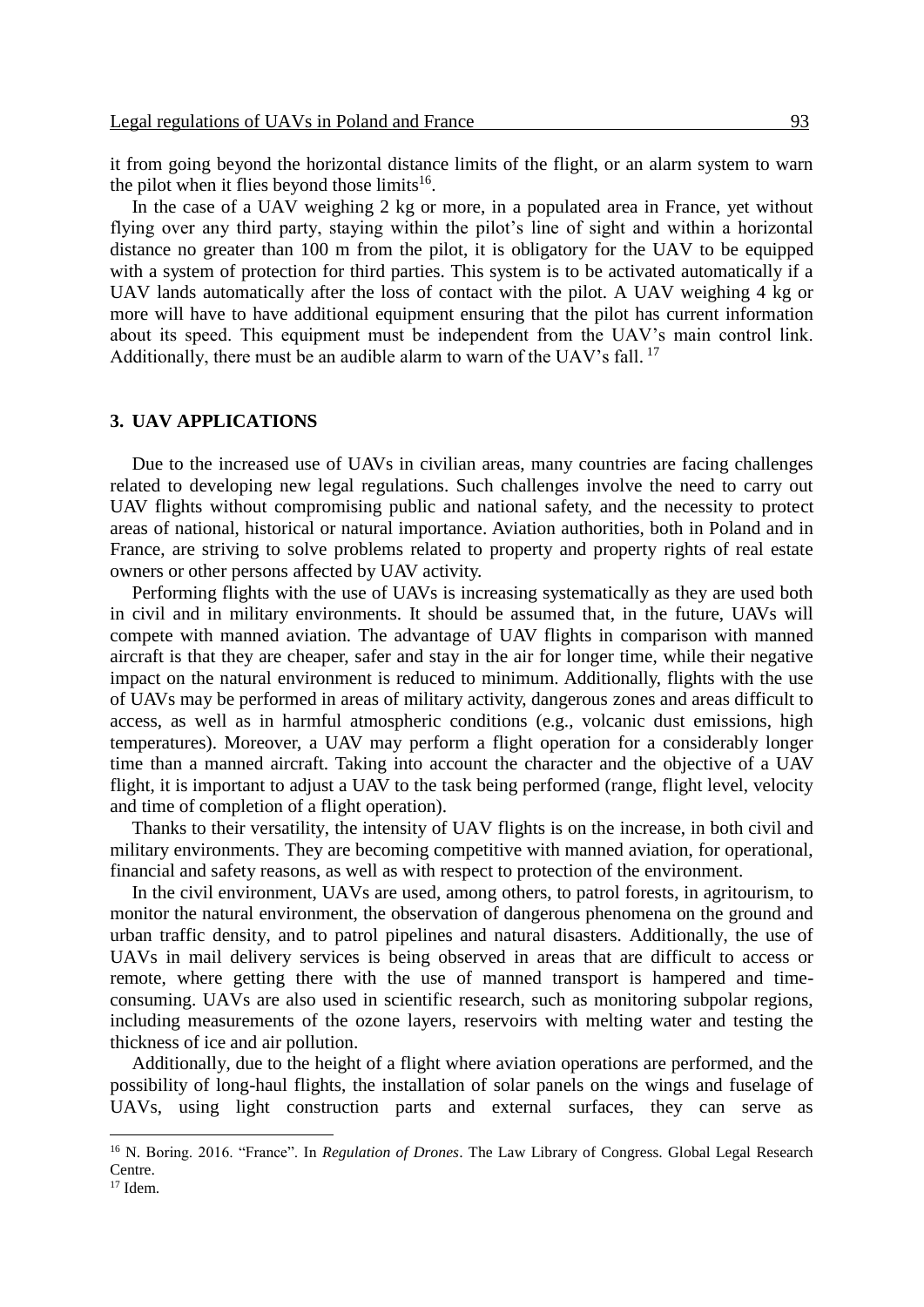telecommunications transmitters. They can also be used to deliver cargos in a short time to locations that are hard to access or distant, while UAVs are being increasingly used in emergencies, where there is an urgent need to deliver medicinal products. Further, UAVs are frequently being used in SAR operations and forensics.

They are also used in commercials, events and the real estate industry to take photos and record videos on locations that are hard to access, as well as in profile shoots. Using UAVs offers an opportunity to expand the area of transmission, when an operator is in a transmission vehicle in a distant place. It is indispensable for present-day sports events, such as football matches, ski jumps and marathons, in terms of utilizing images from cameras installed on UAVs.

The main areas of UAV use by the military are: reconnaissance, using armour, lighting and pointing at targets for aviation and other task forces, and retranslating a radio signal. UAVs are equipped with devices for observation, such as optoelectronic heads mounted under the UAV fuselage.

UAVs are also used by organized and non-organized crime groups for the surveillance of computer networks or protection systems in various civil and military centres. On the other hand, they can be used for smuggling, provocation, testing the readiness of systems that are part of border protection, or air defence, and diverse counterterrorist applications.

The image may be recorded on board a UAV or transmitted to particular locations, often with the use of satellite communications. To provide full image coverage, often several cameras are used, which can observe selected targets, with the image in a certain configuration sent to a defined location.

Thanks to the use of appropriate sensors and operational levels, UAVs are exceptionally useful and effective on the contemporary battlefield. The appropriate flight altitude, compact structure, and a limited surface for optoelectronic deflection are advantageous in present-day conflicts. UAVs may be practically invisible and inaudible for soldiers who are not equipped with appropriate optic and recognition devices. An additional advantage is the fact that a pilot/operator may perform their duties from a distant and safe location throughout the whole flight operation, without putting their life at risk.

The division of UAVs according to their weight has a crucial significance during their operational use. Maximum take-off weight has a direct effect on the type and location of a task due to the length of the flight, operational latitude and equipment that can be installed on board a UAV. An operational task depends upon the possibility of take-off and landing. Both in military and in civil environments, multirotor vertical take-off and landing platforms are enjoying increasing popularity. They are characterized by considerable stability during the flight, spot hovering, possibilities of precise steering, and lifting capacity, which provides for proper task completion. Using UAVs is also of interest to crime groups that smuggle various materials across a border and carry out their criminal activity through the use of various cameras.

Performing flights by unmanned and manned aircraft for both commercial and noncommercial purposes is systematically increasing; however, it cannot adversely affect the level of safety of airspace users. It is a process that has started and, undoubtedly, it is going to continue, mainly because performing flights with the use of UAVs is cheaper and safer in comparison with manned aircraft. Additionally, UAVs stay in the air for extended periods, thanks to which they can perform operational tasks that require a longer time, as well as fly into a zone where there are dangerous conditions for manned aircraft. Finally, the pilot/operator is not directly affected by the completion of the flight task.

Due to appropriate technical equipment, through the use of programmes for the design and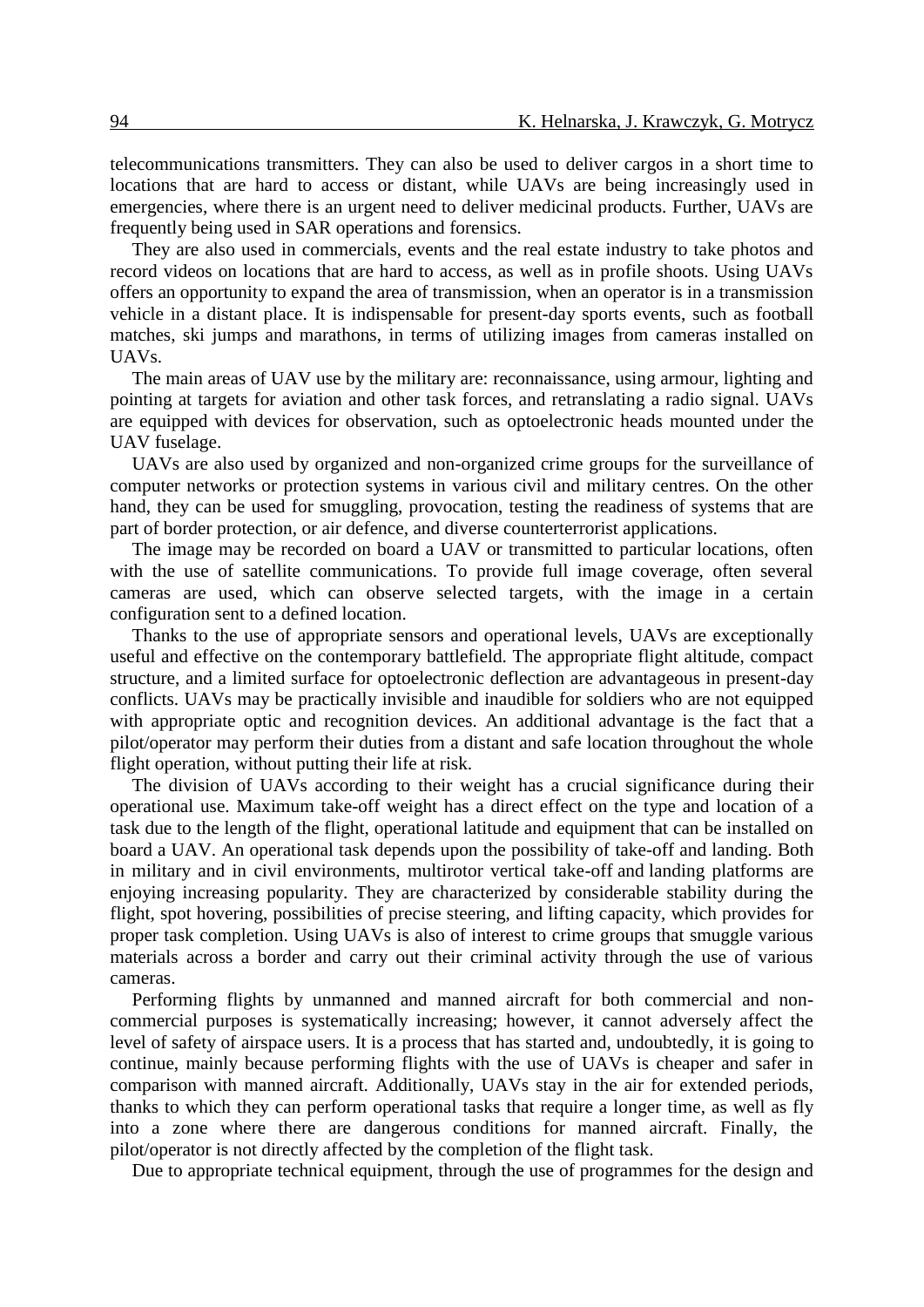implementation of the flight trajectory, UAVs can perform a flight autonomously and are equipped with an autopilot function that takes control of the flight in all flight phases, including the take-off and landing. Additionally, UAVs do not need such a huge engineering and technical background, as it is the case for manned aircraft.

Finally, systematic activities should be undertaken to ensure safety for airspace users. These actions must be precisely coordinated and correspond to the development of technology, as well as the increase in the number and awareness of the presence of UAVs in the airspace.

#### **4. SUMMARY**

The performance of UAV air operations weighing up to 150 kg is subject to the national laws of EU member states, while regulations concerning UAVs weighing more than 150 kg are the responsibility of European organizations dealing with air traffic safety. Therefore, current UAVs weighing more than 150 kg, both in France and in Poland, perform air operations in segregated air spaces.

The integration of manned and unmanned aviation will be based on an analysis of the risks associated with the operation of air operations by manned and unmanned aircraft in one airspace. Due to the wide application of UAVs, it is expected that, in the near future, there will be full integration of manned and unmanned aviation, regardless of commercial or noncommercial use, and use in civil and military environments, regardless of their size and speed.

In order to ensure safety in the airspace, it is reasonable that UAV regulations in EU countries should be the same and ensure the safety of air traffic users, as well as clarity and transparency in decision-making by air traffic personnel and pilots of manned aircraft and pilots/operators of unmanned aircraft vehicles.

#### **References**

- 1. AAP-6. NATO Standardization Agency. 2011. *Dictionary of Terms and Definitions of NATO*: 386. Brussels: NATO Standardization Agency.
- 2. AIP Polska. [In Polish: Aeronautical Information Publication Poland.] Available at: https://www.ais.pansa.pl/aip/.
- 3. Arrêté du 17 décembre 2015 relatif à l'utilisation de l'espace aérien par les aéronefs qui circulent sans personne à bord. [In French: Order of 17 December 2015, Regarding the Use of Airspace by Unmanned Aircraft.] (Airspace Order).
- 4. Annex 2 to the Convention on International Civil Aviation. Air Traffic Regulations.
- 5. Annex 11 to the Convention on International Civil Aviation. Air Traffic Services.
- 6. Annex 15 to the Convention on International Civil Aviation. Air Information Services.
- 7. Commission Regulation (EU) No 255/2010 of 25 March 2010 Laying Down Common Rules on Air Traffic Flow Management (Text with EEA Relevance).
- 8. Direction de la sécurité de l'aviation civile. Aéromodélisme: modèles réduits et drones de loisir: guide 8. [In French: Directorate for Civil Aviation Security. Model Aircraft Flying: Small-scale Models and Hobby Drones: Guide 8.] 22 December2015.
- 9. Drone Collision Task Force, EASA. *Final Report*. 4 April 2016.
- 10. *Dziennik Zbrojny Analiza* 1/2015 (Special Number). [In Polish: *Armed Diary. Analysis*.]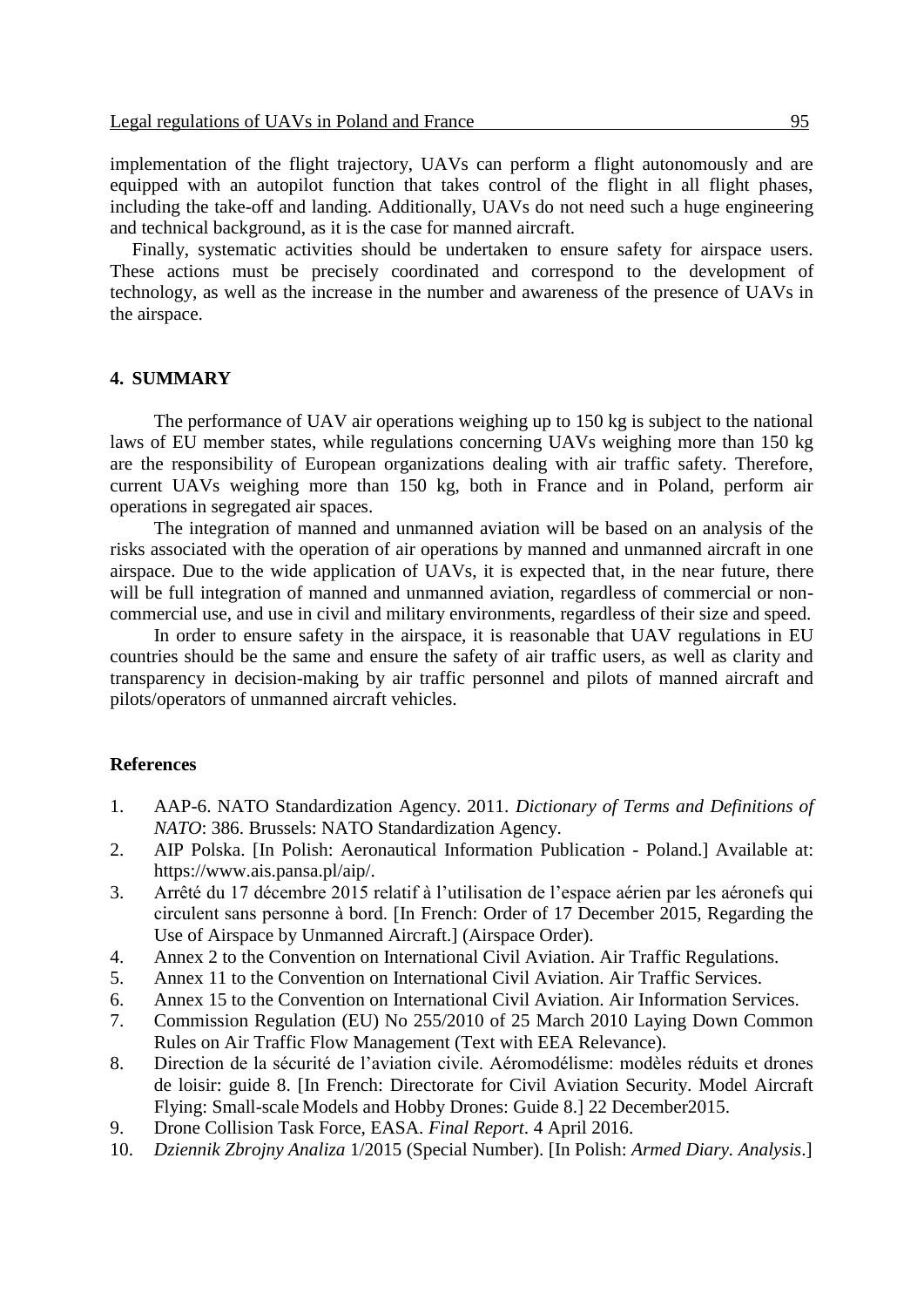- 11. *EASA Standards (Official Publication) - Certification Specifications for Normal-Category Aeroplanes (CS-23), Earlier Coded for JAR 23*.
- 12. *Eurocontrol Final Report on European Commission's Mandate*. 30 December 2004 Released Issue Edition 1.0.
- 13. International Civil Aviation Convention signed on 7 December 1944. (OJ of 26 June 1959).
- 14. Majerník M., N. Daneshjo, M. Bosák (eds.). 2015. "Production Management and Engineering Sciences". *Proceedings of the International Conference on Engineering Science and Production Management (ESPM 2015)*. Tatranská Štrba, High Tatras Mountains, Slovak Republic, 16-17 April 2015.
- 15. Regulation of 8 August 2016 Amending the Regulation on the Exclusion of Some Provisions of the Aviation Law Act for Certain Types of Aircraft and Determining the Conditions and Requirements Relating to the Use of Such Aircraft.
- 16. The Law Library of Congress, Global Legal Research Centre. 2016. *Regulation of Drones.*
- 17. Regulation of 3 June 2013 on Certificates of Competency Applicable to the Operators of UAVs.
- 18. Regulation of 26 March 2013, on the Exclusion of Some Provisions of the Aviation Law Act for Certain Types of Aircraft and Determining the Conditions and Requirements Relating to the Use of Such Aircraft (which sets out the rules for operation of UAS weighing less than 25 kg).
- 19. Regulation (EU) 2016/679 of the European Parliament and of the Council of 27 April 2016 (on the protection of natural persons with regard to the processing of personal data and on the free movement of such data, and repealing Directive 95/46/EC). Available at: https://eur-lex.europa.eu/legal content/EN/TXT/?uri=celex:32016R0679/.
- 20. Regulation of the Minister of Infrastructure of 11 June 2010 (concerning prohibitions or flight restrictions for a period longer than three months) (*Journal of Laws* No. 106, Item 678).
- 21. Regulation of the Minister of Infrastructure of July 25, 2008 (on the structure of Polish airspace and detailed conditions and manner of using this space) (*Journal of Laws*  No. 210, items 1324 & 13.2).
- 22. Regulation of the European Parliament and of the Council (EC) No. 1008/2008 of 24 September 2008 (*Journal of Laws of the European Union*, 31 October 2008, L293/3).
- *23.* Technical Opinion European Aviation Safety Agency. *Introduction of a Regulatory Framework for the Operation of Unmanned Aircraft, Related: A-NPA:2015-10- RMT.0230-18.12.2015.*
- 24. Ustawa z dnia 3 lipca 2002 r. Prawo Lotnicze. Dziennik Ustaw Rzeczypospolitej Polskiej. [In Polish: Law of 3 July 2002 - Aviation Law. *Official Gazette of the Polish Republi*c.] 10 April 2013, Item 440.
- 25. Beljatynskij A., O. Prentkovskis, J. Krivenko. 2010. "The experimental study of shallow flows of liquid on the airport runways and automobile roads". *Transport* 25(4): 394-402.
- 26. Wiśnicki B., D. Milewski, L. Chybowski, I. Hełczyński. 2017. "The Concept of the Development of Intermodal Transport Network". *Nase More* 64(1): 33-37.

Received 11.08.2018; accepted in revised form 29.10.2018